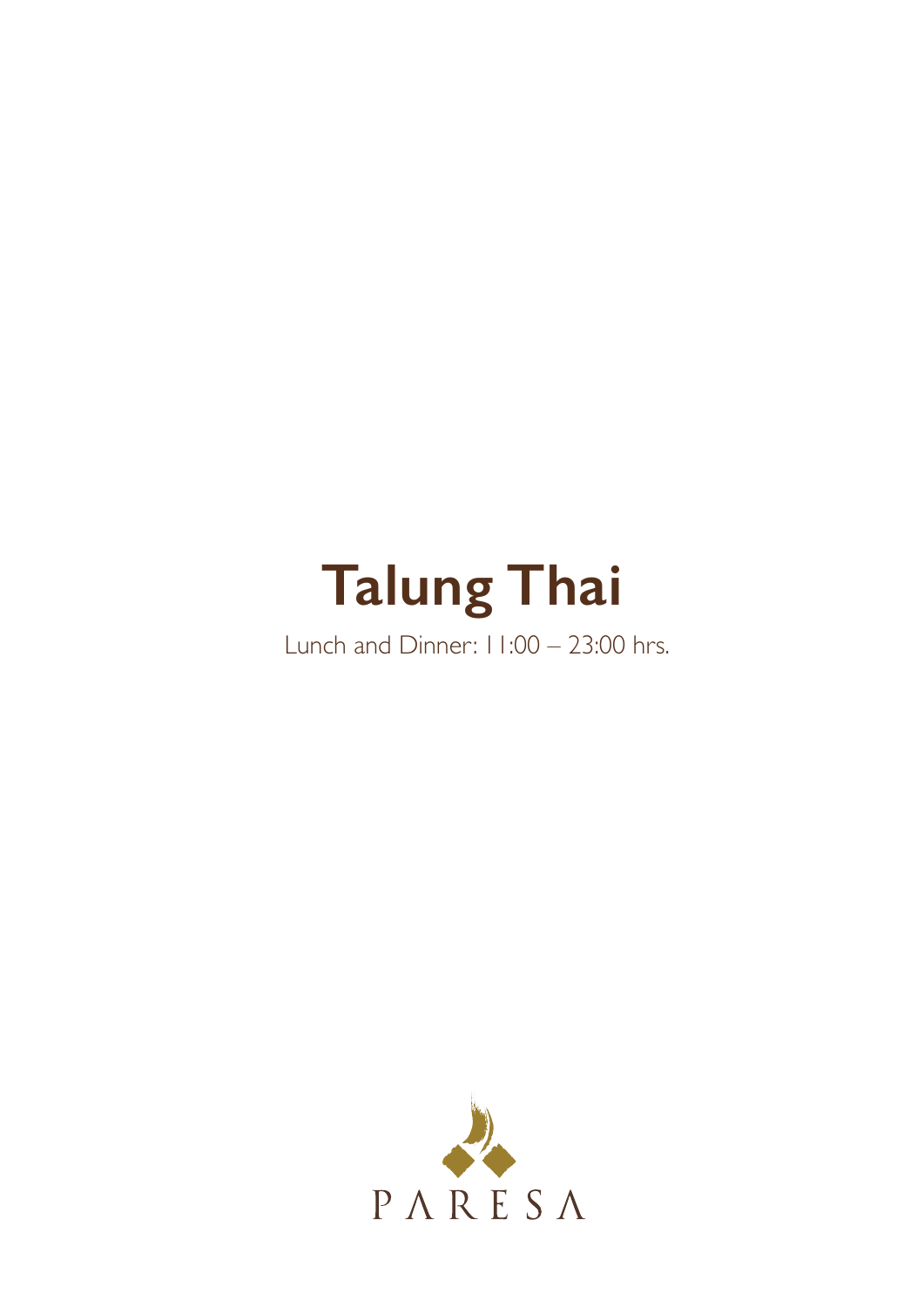## **WESTERN MENU**

| <b>ENTRÉE / SALAD</b><br>House Hummus and Pita Bread ฮัมมูส ขนมปังพิต้า                                                             | 400              |
|-------------------------------------------------------------------------------------------------------------------------------------|------------------|
| Mushrooms Arancini เห็ดอารันชินี                                                                                                    | 400              |
| Napoli Sauce, Pesto, Parmesan                                                                                                       |                  |
| Caesar Salad ชีซาร์สลัด                                                                                                             | 400              |
| Cos Lettuce, Bacon, Tomato, Croutons, Egg, Caesar Dressing<br>Add Grilled Chicken Breast<br>Add Grilled Prawn                       | $+100$<br>$+200$ |
| Paresa Paradise Bowl ภารีสาพาราไดซ์สลัด                                                                                             | 550              |
| Mixed Young Leaves, Mixed Nuts, Tomato, Avocados, Crouton, Eggs, Truffle Honey                                                      |                  |
| Pulled – Pork Nachos พูลพอร์ก นาโช่<br>Nachos Cheese, Jalapenos, Tomato Salsa, Tortilla Chip                                        | 590              |
| Hokkaido Scallop Bruschetta ฮอกไกโดสแกลล็อป บรุชเซตต้า                                                                              | 600              |
| Thai Style Watermelon Salsa                                                                                                         |                  |
| Foie Gras Au Torchon & Brioche ฟัวกราส์ ขนมปังบียอน                                                                                 | 600              |
| Papaya Compote, Poached Dried Figs, Balsamic Coulis                                                                                 |                  |
| Mezze Plate เมชเช่                                                                                                                  | 800              |
| Lamb Kofte, Tabouleh Salad, Hummus Dip, Yoghurt Sauce and Pita Bread                                                                |                  |
|                                                                                                                                     |                  |
| <b>BURGER / PIZZA</b>                                                                                                               |                  |
| Chicken Burger เบอร์เกอร์ไก่<br>Sesame Bun, Tomato, Cheddar Cheese                                                                  | 550              |
| Spiced Pulled – Pork Burger พูลพอร์กเบอร์เกอร์<br>Sesame Bun, Nachos Cheese, Jalapenos, Tomato Salsa                                | 550              |
| Club Sandwich คลับแซนวิช                                                                                                            | 600              |
| Ham & Cheese, Chicken Breast, Egg, Tomato, Lettuce                                                                                  |                  |
| Australian Premium Beef Burger เนื้อออสเตรเลียพรีเมี่ยมเบอร์เกอร์<br>Sesame Bun, Tomato, Gherkin, Cheddar Cheese, Caramelized Onion | 650              |
| Garlic Prawn Pizza พิชช่ากุ้งกระเทียม<br>Parmesan Sauce, Mozzarella, Fetta, Pesto, Sundried Tomato                                  | 700              |
| Four Cheese Pizza โฟร์ชีสพิชช่า<br>Gorgonzola, Parmigiana, Mozzarella, Edam, Black Truffle Honey                                    | 750              |
| Meat Lover Pizza มีท เลิฟเวอร์พิซซ่า<br>Mozzarella, Salami, Bacon, Italian Sausage, Paris Ham                                       | 850              |
| <b>PASTA</b>                                                                                                                        |                  |
| Spaghetti Aglio E Olio สปาเก็ตตี้ผัดพริกแห้ง<br>Garlic, Olive Oil, Basil, Dry Chili, Parmesan                                       | 590              |
| Spaghetti Bolognese สปาเก็ตตี้ซอสเนื้อ                                                                                              | 650              |

*AUS Beef, Tomato, Parmesan*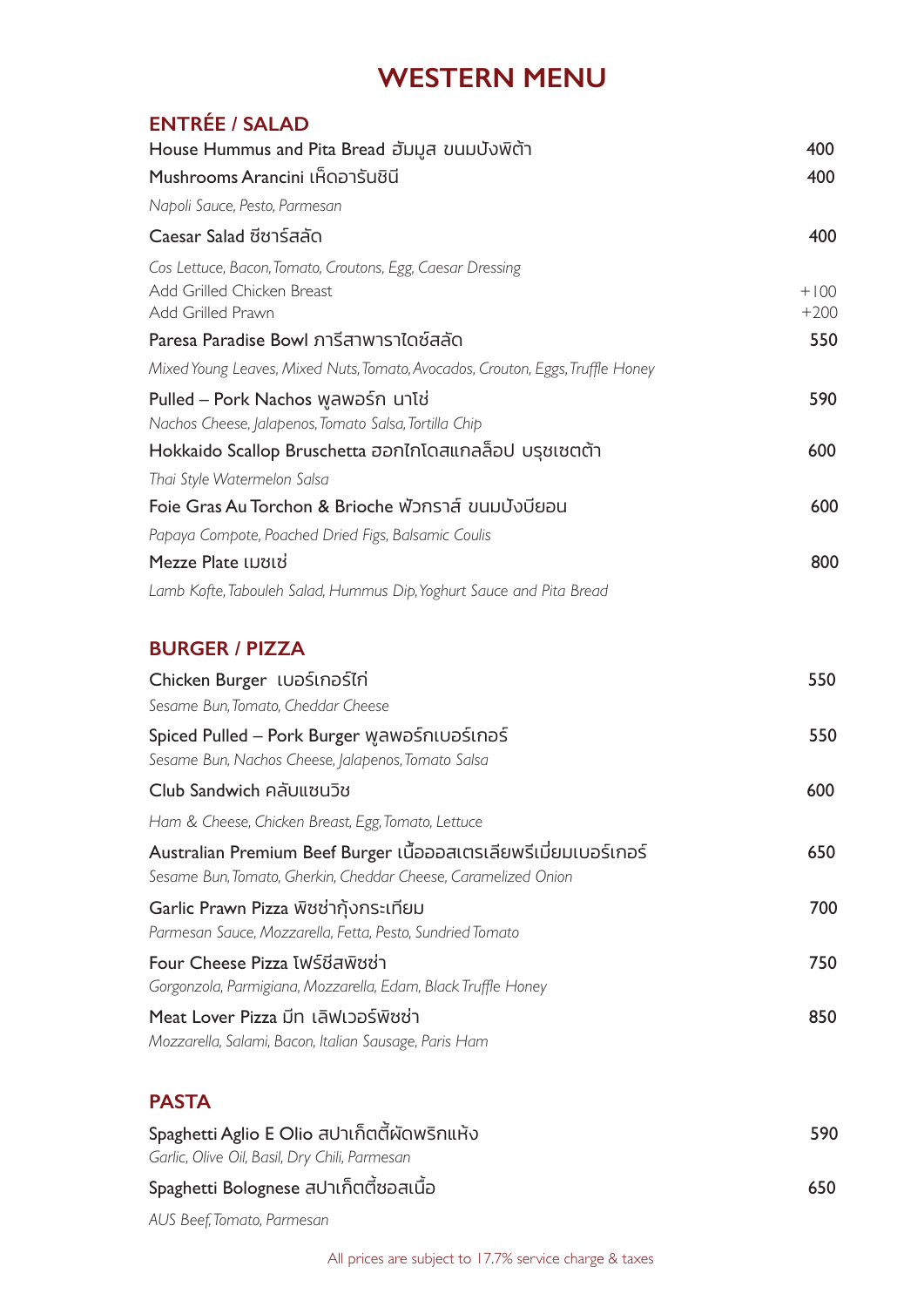## **PASTA**

| Chicken Alfredo พาสต้าอัลเฟรโดไก่                                       | 650   |
|-------------------------------------------------------------------------|-------|
| Butter Cream, Young Spinach, Parsley, Parmesan                          |       |
| Thai Vongole Spaghetti หอยลายสปาเก็ตตี้                                 | 650   |
| Clam, Spring Onion, Green Chili, Thai Basil                             |       |
| Penne Pasta Mushrooms เพนเน่พาสต้าเห็ด                                  | 700   |
| Asparagus, Black Truffle Sauce, Parmesan                                |       |
| Pan Seared Salmon & Risotto ปลาแซลมอนริชอตโต้                           | 800   |
| Peas, Spinach, Rocket, Tomato Relish, Parmesan                          |       |
| Andaman Seafood Arrabbiata อันดามันซีฟู๊ดอาราเบียต้า                    | 850   |
| Scallop, Tiger Prawn, Squid                                             |       |
| Andaman Tiger Prawn & Seafood Ravioli กุ้งลายเสืออันดามันราวีโอลี       | 850   |
| Prawn Bisque, Scallop, Mussels, Pecorino                                |       |
| <b>THE GRILL</b>                                                        |       |
| Roast Chicken Half ไก่อบ                                                | 750   |
| Served with Roast Vegetables and Mashed Potato                          |       |
| Grilled Mediterranean Spiced Lamb Rack ซีโครงแกะย่าง                    | 1,550 |
| Grilled Bell Pepper, Zucchini, Eggplant, Onion, Tzatziki Sauce          |       |
| AUS Premium Beef Tenderloin เนื้อสันในออสเตรเลีย                        | 1,600 |
| Staked Frites, Herb Butter, Tomato, Jus                                 |       |
| AUS Wagyu Rib Eye Fillet เนื้อวากิวออสเตรเลีย                           | 1,750 |
| Mushroom Risotto, Spring Onion & Asparagus                              |       |
| AUS Premium Beef Tenderloin & Foie Gras เนื้อสันในออสเตรเลียและฟัวกราส์ | 1,900 |
| Cauliflower Cream, Plum Jus, Potato Rissole, Garden Salad               |       |
| Japanese Premium Black Cattle A5 & Hokkaido Scallop                     | 3,800 |
| เนื้อญี่ปุ่นพรีเมี่ยม เกรด A5 ฮอกไกโด และ สแกลล็อป                      |       |
|                                                                         |       |

*Buttered Potato, Asparagus, Mushrooms, Thyme Jus*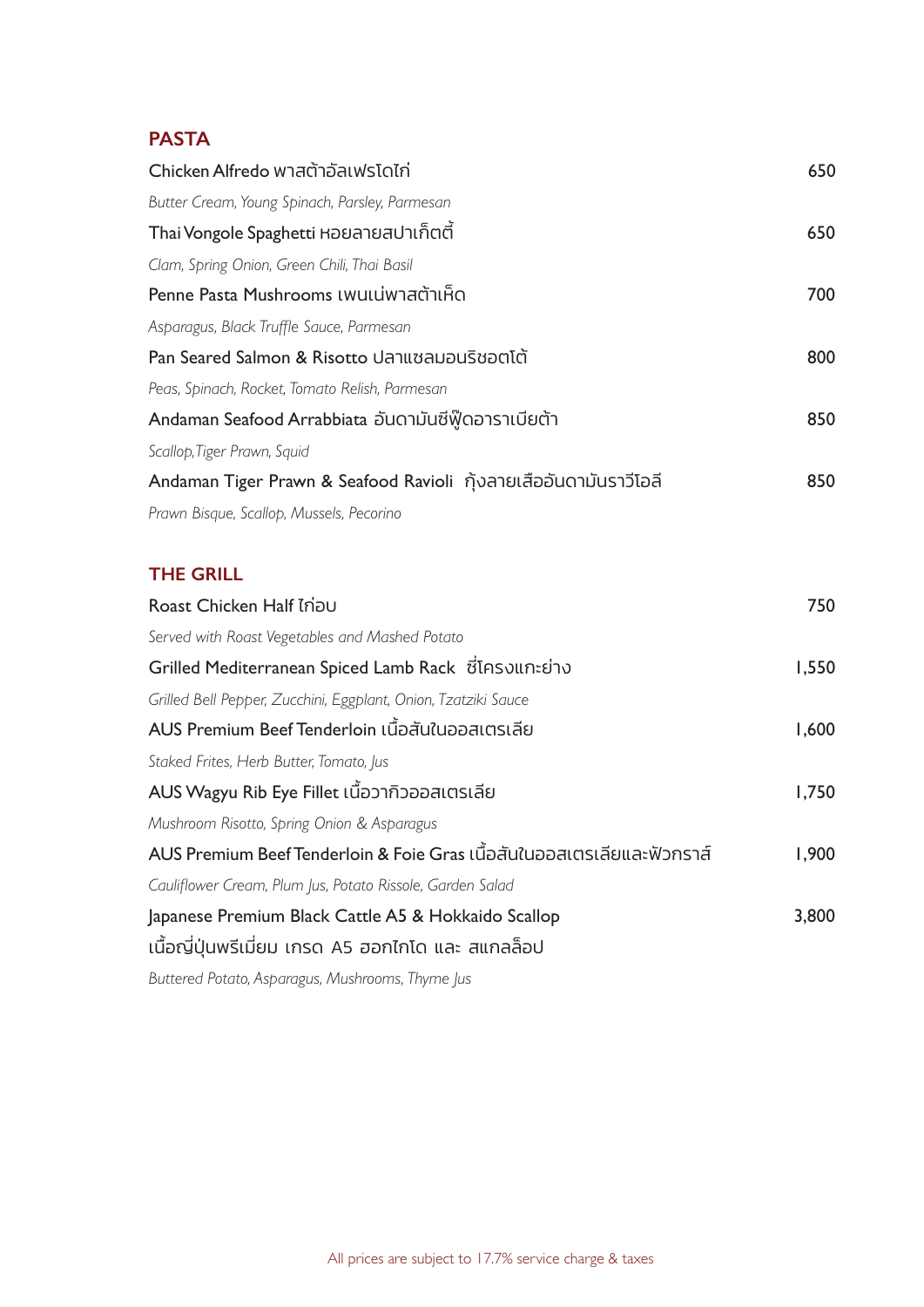# **THAI MENU**

#### **APPETIZERS**

| Thai Vegetarian Spring Roll ปอเปี๊ยะผักทอด                                                                           | 350 |
|----------------------------------------------------------------------------------------------------------------------|-----|
| Glass Noodle, Onion, Carrots, Shitake, Cabbage, Sweet Chili Sauce & Soya Sauce                                       |     |
| Thai Style Fish Cakes ทอดมันปลา                                                                                      | 350 |
| Red Curry Paste, Long Bean, Pickles                                                                                  |     |
| Thai Special Fried Shrimp กุ้งทอด<br>Vermicelli wrapped, Plum Sauce, Pickles                                         | 350 |
| Chicken Satay ไก่สะเต๊ะ                                                                                              | 350 |
| Marinated Chicken Fillet with Aromatic Thai Herb, Peanut Sauce                                                       |     |
| Classic Som Tum สัมตำไทย                                                                                             | 400 |
| Papaya, Chili and Lime, Dried Shrimp, Peanut                                                                         |     |
| Thai Style BBQ Beef Salad ยำเนื้อย่าง                                                                                | 500 |
| Cucumber, Spring Onion, Lime, Chili                                                                                  |     |
| Phuket Dip น้ำพริกกุ้ง<br>Fresh Shrimp, Shallot, Shrimp Paste, Lime, Fresh Chili, and Mixed Local Vegetable          | 550 |
| Crumbled Thai Calamary ปลาหมึกทอด                                                                                    | 600 |
| Thai Pomelo Salsa, Green Chili Lime Sauce, Garlic Mayo                                                               |     |
| Foie Gras Miang เมี่ยงฟัวกราส์<br>Betel Leaf, Ginger, Lime, Chili, Shallot and Foie Gras                             | 600 |
| Grilled Green Egg Plant & Tiger Prawn ยำมะเขือยาวกุ้งลายเลือ                                                         | 750 |
| Minced Chicken, Spring Onion, Coriander                                                                              |     |
| <b>TEMPURA WOK</b> (served with Thai style pickles and dips)<br>Tiger Prawn & Tamarind Sauce กุ้งลายเสื้อผัดซอสมะขาม | 700 |
| Cherry Tomato, Chinese Celery, Lemon Grass, Sweet & Sour Sauce                                                       |     |
| Deep Fried Whole Seabass ปลากะพงทอดพริกไทยดำ                                                                         | 750 |
| Thai Peppercorn Sauce, Pickled Vegetables                                                                            |     |
| <b>SOUP</b>                                                                                                          |     |
| Tom Yum Goong ต้มยำกุ้ง                                                                                              | 500 |
| Andaman White Prawn, Mushrooms, Cherry Tomato, Celery                                                                |     |
| Tom Kha Gai ตัมข่าไก่                                                                                                | 500 |
| Thai Coconut Broth, Chicken Breast, Lime, Tomato, Mushroom                                                           |     |
| Thai Clear Potak Seafood Soup โป๊ะแตกซีฟู๊ด                                                                          | 700 |
| Dried Chilli, Prawn, Squid, Mussel, Celery, Spring Onion                                                             |     |
| Southern Thai Traditional Fish Soup แกงสัมปลามะละกอ                                                                  | 600 |
| Green Papaya, Curry & Shrimp Paste, Finger lime                                                                      |     |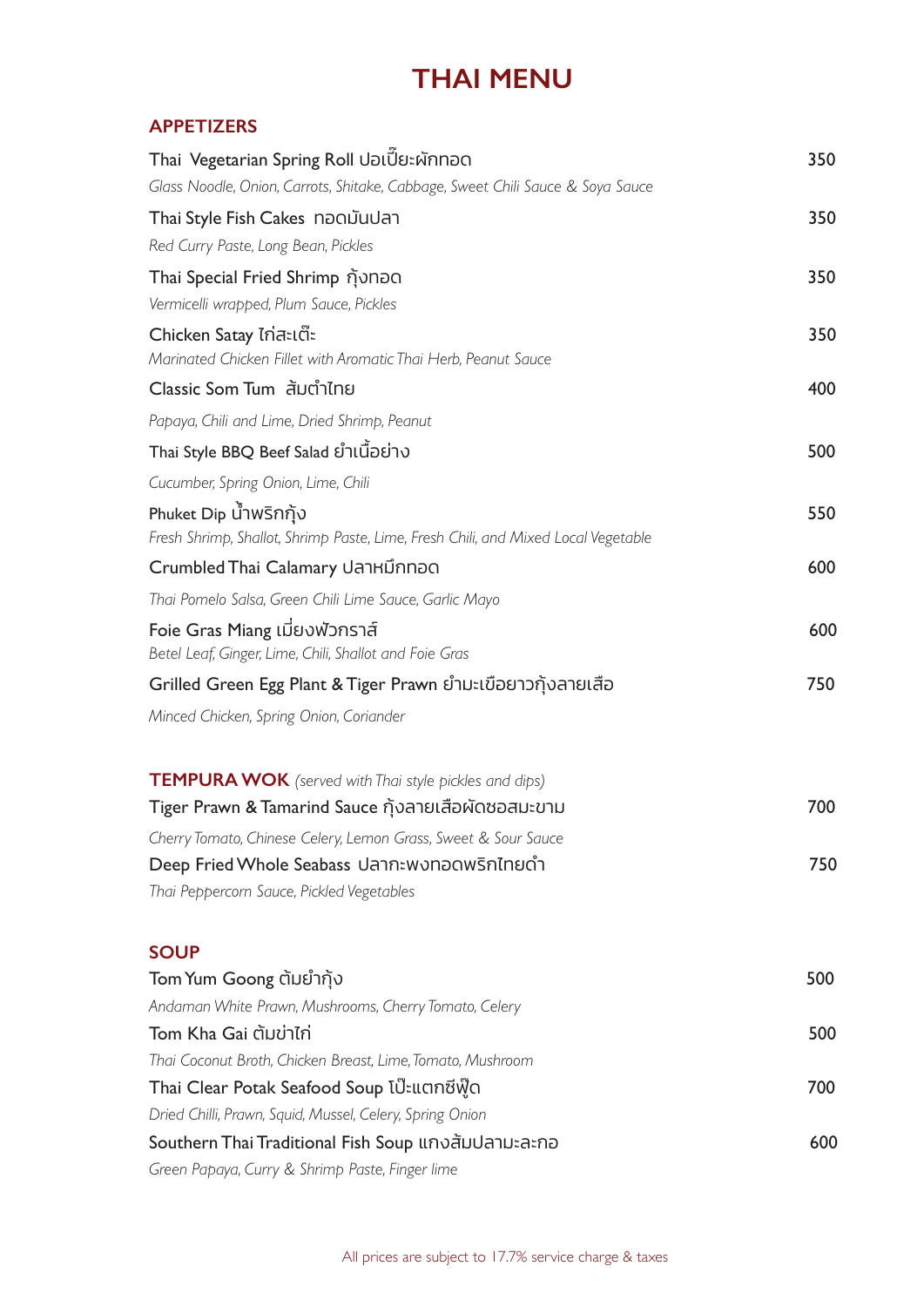#### **MAIN DISH**

| Moo Hong หมูฮ้อง<br>Stew Pork Belly, Eggs, Coriander                                                                    | 550   |
|-------------------------------------------------------------------------------------------------------------------------|-------|
| Gang Keaw Wan (Pork / Beef / Chicken) แกงเขียวหวาน หมู/เนื้อ/ไก่                                                        | 600   |
| Green Curry with Local Eggplant, Sweet Basil, Fresh Coconut Milk and Red Large Chili                                    |       |
| Thai Braised Pork Tongues on Rice ข้าวสตูลิ้นหมู<br>Bok Choy, Shitake, Spring Onion, Picked Ginger                      | 650   |
| Penang Chicken Curry พะแนงไก่                                                                                           | 650   |
| Red Curry Paste, Chicken Thigh, Coconut, Long Red Chili, Steamed Rice                                                   |       |
| Geng-Poo-Sen-Mee แกงปูเส้นหมี<br>Crab Meat Curry, Vermicelli Noodle                                                     | 750   |
| Massaman AUS Beef Short Rib มัสมั่นเนื้อ                                                                                | 950   |
| Chili and Peanut Paste, Sweet potato, Coconut Juice, Steamed Rice                                                       |       |
| <b>THAI WOK STIR FRIED</b>                                                                                              |       |
| Chicken Pad Kra Pao & Steamed Rice & Fried Egg ไก่ผัดกระเพราไข่ดาว                                                      | 500   |
| Red Chili, Thai Hot Basil, Fried Egg, Fresh Vegetables                                                                  |       |
| AUS Beef Pad kra Pao & Steamed Rice & Fried Egg เนื้อออสเตรเลียผัดกระเพราไข่ดาว                                         | 650   |
| Red Chili, Thai Hot Basil, Fried Egg, Fresh Vegetables                                                                  |       |
| Choo Chee Curry with Salmon & Tiger Prawns ฉูฉี่ปลาแซลมอลกับกุ้งลายเสือ                                                 | 950   |
| Red Chili Paste, Coconut Cream, Cauliflower                                                                             |       |
| Goong Mung Korn Phad Phong Gra Ree กุ้งมังกรผัดผงกะหรี่<br>Stir Fried Phuket Lobster with Curry Powder, Egg, and Celery | 2,350 |

#### **THAI GRILL** *(served with Thai style pickles and dips)*

| Grilled Andaman Tiger Prawns & Cucumber Salsa กังลายเสือย่าง       | 300 Per Pcs |
|--------------------------------------------------------------------|-------------|
| Grilled Andaman Sea Squid & Pomelo Salsa ปลาหมึกย่าง               | 600         |
| Grilled Whole Seabass Bone Out & Som Tum, Garlic Rice ปลากระพงย่าง | 850         |
| Grilled Andaman Lobster & Som Tum Salad กังมังกรย่าง               | 2.350       |